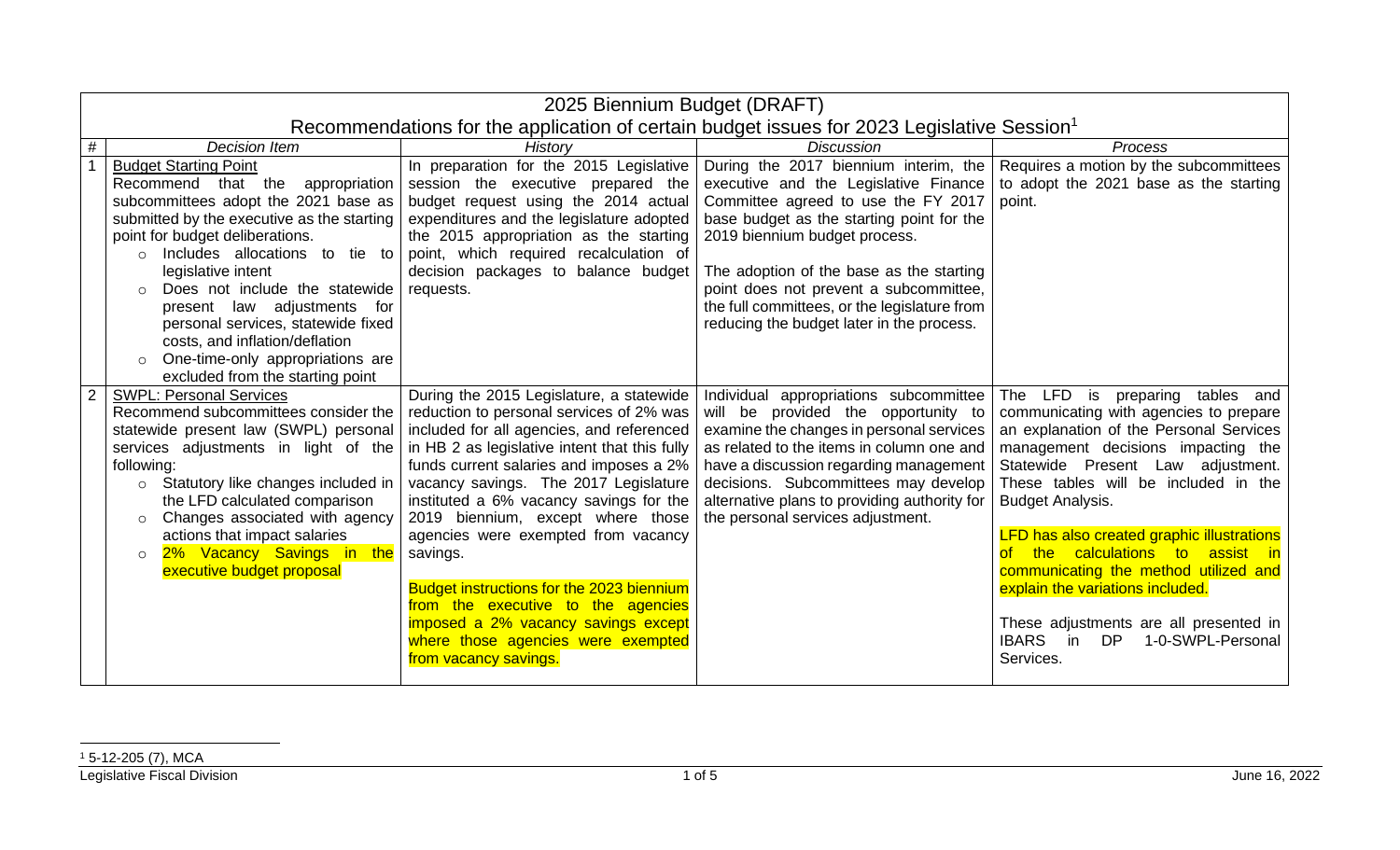| #              | <b>Decision Item</b>                                                                                                                                                                                                                                                                 | History                                                                                                                                                                                                                                          | <b>Discussion</b>                                                                                                                                                                                                                                                                                                                                                                | Process                                                                                                                                                                                                                                                                                                                                                               |
|----------------|--------------------------------------------------------------------------------------------------------------------------------------------------------------------------------------------------------------------------------------------------------------------------------------|--------------------------------------------------------------------------------------------------------------------------------------------------------------------------------------------------------------------------------------------------|----------------------------------------------------------------------------------------------------------------------------------------------------------------------------------------------------------------------------------------------------------------------------------------------------------------------------------------------------------------------------------|-----------------------------------------------------------------------------------------------------------------------------------------------------------------------------------------------------------------------------------------------------------------------------------------------------------------------------------------------------------------------|
| $\overline{3}$ | <b>Fixed Costs</b><br>Recommend the Section A and Section C<br>subcommittees examine fixed cost rates<br>and provide directions regarding the<br>acceptance of the rates to the other<br>subcommittees. Any adjustments should<br>be made on a consistent basis.                     | Since the 2013 Legislative session, the<br>fixed cost adjustment has been presented<br>in a decision package. The Section A<br>subcommittee examined most of the rates<br>and provided directions to the other<br>subcommittees for adjustments. | This decision does not preclude the<br>Section A subcommittee from increasing<br>or decreasing a fixed cost rate. If such<br>these<br>change occurs,<br>types of<br>adjustments would<br>occur as change<br>in<br>all<br>packages<br>agency<br>budgets.<br>Subcommittees<br>should not reduce<br>budgeted fixed costs unless directed to do<br>so by the Section A subcommittee. | The fixed costs will be considered in<br>Section A (General Government) along<br>with the budget of the Dept. of<br>Administration.<br>Motor Pool rates will be set in Section C<br>through the Dept. of Transportation.<br>ITSD rates will be described and set<br>through Volume 10.<br>These adjustments are all presented in<br>IBARS in DP 2-0-SWPL-Fixed Costs. |
|                | Inflation or Deflation Factors in the Budget<br>Direct the Section A subcommittee to<br>examine the inflation/deflation factors and<br>directions<br>the<br>other<br>provide<br>to<br>subcommittees. Any adjustments shall be<br>made on a consistent basis.                         | Since the 2013 Legislative session, the<br>inflation/deflation adjustment has been<br>presented in a decision package.                                                                                                                           | This decision does not prevent the<br>Section A subcommittee from increasing<br>or decreasing inflation factors. If such<br>these<br>change occurs,<br>types<br>of<br>adjustments would<br>occur as change<br>packages in all<br>agency<br>budgets.<br>Subcommittees<br>should not reduce<br>budgeted fixed costs unless directed to do<br>so by the Section A subcommittee.     | These adjustments are all presented in<br><b>IBARS</b><br>in<br>DP<br>3-0-SWPL-Inflation<br>Deflation.                                                                                                                                                                                                                                                                |
| 5              | <b>Budget Proposals Requiring Legislation</b><br>Direct the appropriation subcommittees to<br>recommendations<br>make<br>no<br>or<br>adjustments to HB 2 until required<br>legislation passes, except for K-12<br>inflation which is defined as present law,<br>and companion bills. | Coordination of the contingent legislation<br>is often completed in conference<br>committee.                                                                                                                                                     | Legislation is often accompanied by fiscal<br>notes, but not all fiscal notes need to be<br>incorporated into HB 2. Deliberations in<br>policy committees may influence some<br>modifications to HB 2 to account for<br>situations where an adjustment in funding<br>is necessary to implement legislation.                                                                      |                                                                                                                                                                                                                                                                                                                                                                       |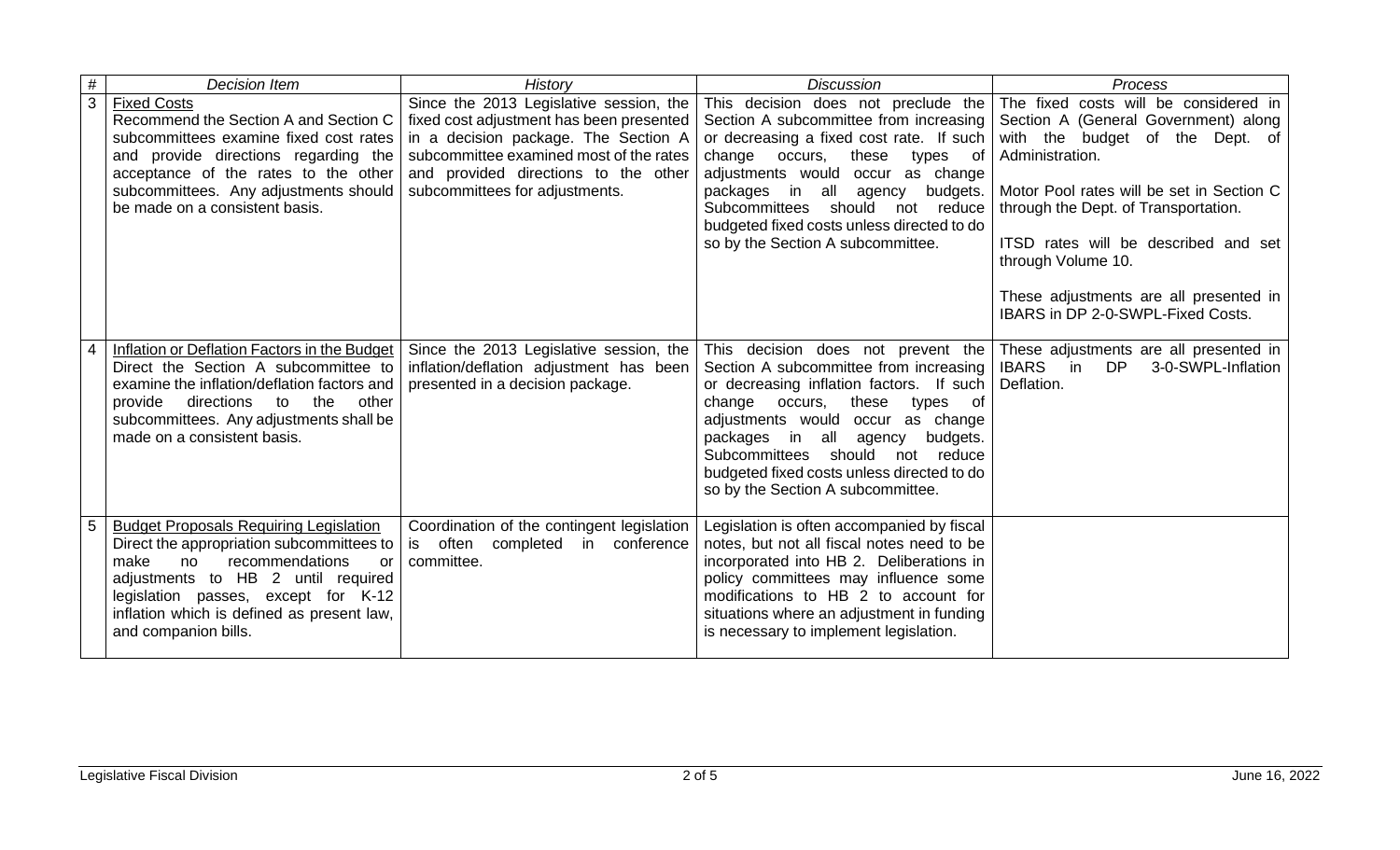| $\#$ | <b>Decision Item</b>                                                                                                                                                                                                                                                                                                                                                                                                                                                                                                                                    | History                                                                                                                                                                                                                                                                                                                                                                                                                                                                               | <b>Discussion</b>                                                                                                                                                                                                                                                                                                                                                                                                                                       | Process                                                                                                                         |
|------|---------------------------------------------------------------------------------------------------------------------------------------------------------------------------------------------------------------------------------------------------------------------------------------------------------------------------------------------------------------------------------------------------------------------------------------------------------------------------------------------------------------------------------------------------------|---------------------------------------------------------------------------------------------------------------------------------------------------------------------------------------------------------------------------------------------------------------------------------------------------------------------------------------------------------------------------------------------------------------------------------------------------------------------------------------|---------------------------------------------------------------------------------------------------------------------------------------------------------------------------------------------------------------------------------------------------------------------------------------------------------------------------------------------------------------------------------------------------------------------------------------------------------|---------------------------------------------------------------------------------------------------------------------------------|
| 6    | HB 2 Companion Bill                                                                                                                                                                                                                                                                                                                                                                                                                                                                                                                                     | This was included in the items discussed                                                                                                                                                                                                                                                                                                                                                                                                                                              | Legislation to implement HB 2 is                                                                                                                                                                                                                                                                                                                                                                                                                        | LFD analysts would assist subcommittees                                                                                         |
|      | Recommend<br>the<br>appropriation<br>subcommittees<br>determine<br>any<br>appropriate items for inclusion into a HB 2<br>companion bill and provide those items to<br>the full House Appropriations Committee<br>for further review. If needed, recommend<br>that appropriations committee leadership<br>request legislation to provide a vehicle or<br>vehicles for enacting<br>substantive<br>language related to the implementation of<br>appropriations in HB 2 and the legislation<br>will be considered as part of the<br>appropriations process. | and adopted since the 2009 session. The<br>companion bill should follow HB 2 as<br>closely possible.                                                                                                                                                                                                                                                                                                                                                                                  | purposeful by providing a vehicle for the<br>legislature to enact provisions related to<br>appropriations that are not appropriate for<br>inclusion in HB 2. This is commonly<br>referred to as the companion bill to HB 2.<br>Among the potential uses are to:<br>• Provide statutory changes necessary to<br>implement provisions of the budget<br>• Provide special instructions on use of or<br>access to appropriations<br>• Require agency action | to complete this task. If no bill is currently<br>available, a bill draft request is necessary<br>to complete this action.      |
|      | Key performance measures<br>Recommend to the joint appropriation<br>subcommittees to select a few critical<br>performance measures for each agency<br>for monitoring purposes during the 2023<br>interim and formalized as part of a<br>separate bill(s) or resolution(s).                                                                                                                                                                                                                                                                              | This process has evolved over the past<br>several biennia. The 2011 Legislature<br>passed SJR 26 and the LFC monitored<br>programs identified in the legislation<br>during the 2013 interim. The same<br>process was utilized in the 2013 session.<br>however the bill died in process.<br>If this was considered a valuable task, a<br>recommendation to the joint committees<br>would<br>include<br>the selection of<br>performance measures for review during<br>the 2023 interim. | State law requires agency and program<br>goals and objectives to be specific and<br>quantifiable to enable the legislature to<br>establish<br>appropriations<br>policy.<br>Reviewing this information and selecting<br>related performance measures for further<br>review may demonstrate to the legislature<br>where budgetary adjustments are<br>warranted and where the legislature might<br>direct resources accordingly.                           | LFD analysts would assist subcommittees<br>to complete this task by incorporating it<br>into the budget hearing process.        |
| 8    | <b>Internal Service Programs</b><br>the<br>Recommend<br>to<br>appropriation<br>subcommittees not to approve decision<br>packages of internal service funded<br>proprietary programs unless quantifiable<br>rate impact information is provided.                                                                                                                                                                                                                                                                                                         | This recommendation has been adopted<br>since the 2009 session.                                                                                                                                                                                                                                                                                                                                                                                                                       | service funded proprietary<br>"Internal<br>programs" refer to state programs that<br>provide services to other state programs<br>for fees based upon rates approved by the<br>legislature. Budget instructions direct<br>agencies to provide quantifiable rate<br>impact information when submitting<br>requests for rate changes.                                                                                                                      | LFD analysts would assist subcommittees<br>to complete this task by incorporating this<br>task into the budget hearing process. |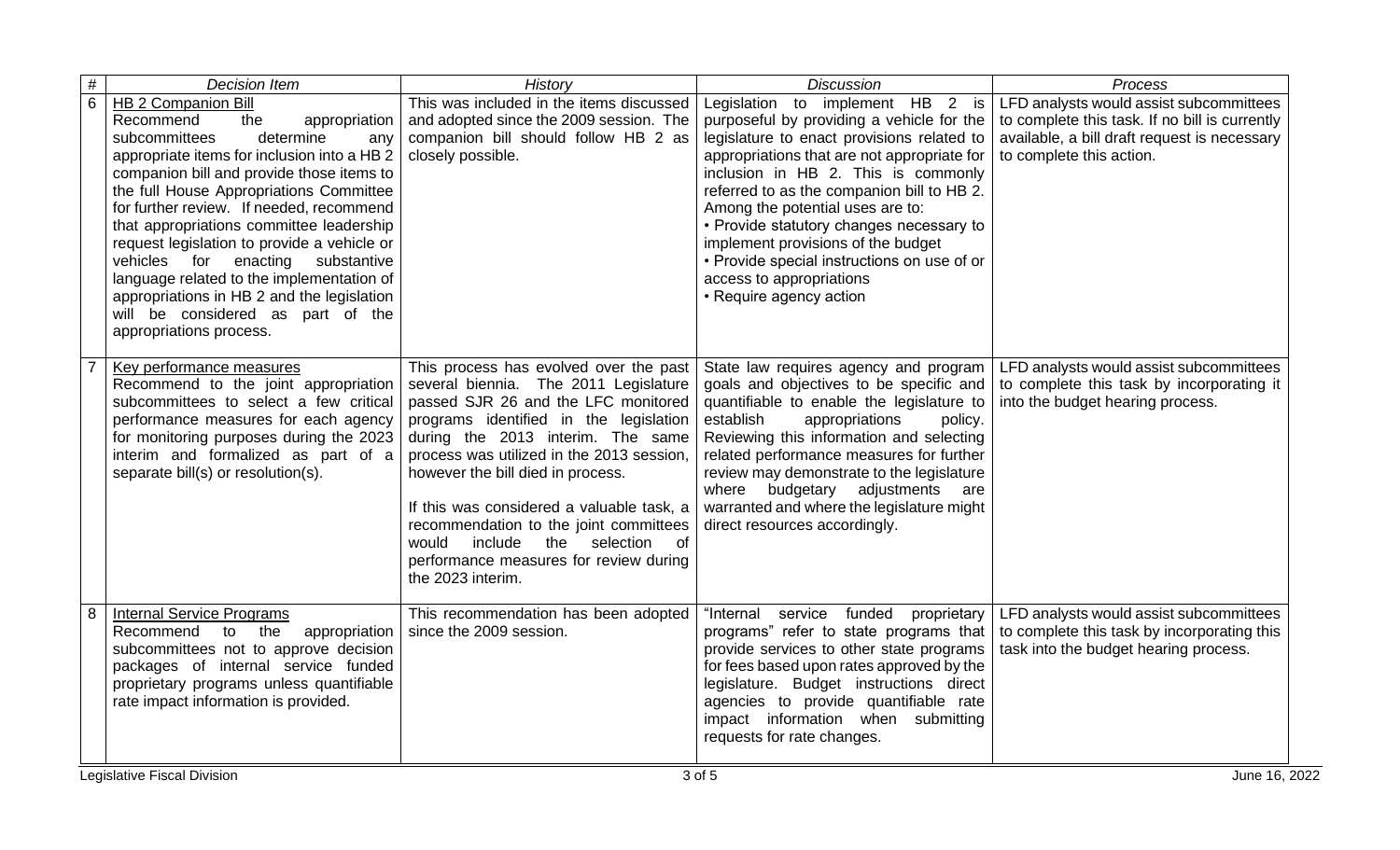| #  | Decision Item                                                                                                                                                                                                                                                                                                                                                   | History                                                                                                                                                                                                                                                                                                                                                                                                                                                                                                 | <b>Discussion</b>                                                                                                                                                                                                                                                                                                             | Process                                                                                                                                                                                                                                                                                                                                                                                                                                                                                                                                                             |
|----|-----------------------------------------------------------------------------------------------------------------------------------------------------------------------------------------------------------------------------------------------------------------------------------------------------------------------------------------------------------------|---------------------------------------------------------------------------------------------------------------------------------------------------------------------------------------------------------------------------------------------------------------------------------------------------------------------------------------------------------------------------------------------------------------------------------------------------------------------------------------------------------|-------------------------------------------------------------------------------------------------------------------------------------------------------------------------------------------------------------------------------------------------------------------------------------------------------------------------------|---------------------------------------------------------------------------------------------------------------------------------------------------------------------------------------------------------------------------------------------------------------------------------------------------------------------------------------------------------------------------------------------------------------------------------------------------------------------------------------------------------------------------------------------------------------------|
| 9  | <b>One-Time-Only Alternative Designation</b><br>Recommend<br>the<br>appropriation<br>subcommittees not designate entire<br>agency budget requests as "one time<br>only" (OTO). Please use the language<br>written in the far right column to request<br>an agency to provide a complete<br>description of the budget for the<br>subsequent legislative session. | During the 2015 Legislature, two agencies<br>had almost their entire budget designated<br>OTO as a way of indicating the entire<br>budget was to be carefully reviewed in the<br>coming biennium.<br>During the 2017 Legislature, the current<br>language approach was used to maintain<br>a base, but put the agency on notice that<br>the subcommittee would be considering<br>the entire budget, and requesting detailed<br>information.                                                             | LFD and OBPP have agreed in principal<br>that the language approach results in a<br>consistent IBARS approach for all<br>agencies, and that the full consideration of<br>complete budgets would be provided<br>through Excel, allowing the subcommittee<br>to make targeted adjustments through<br>DPs in IBARS as necessary. | Alternate language for subcommittees to<br>utilize: "It is the intent of the legislature to<br>consider the 2025 biennium budget for the<br>department of _____ from zero to the full<br>recommended budget. The department<br>explain the<br>necessity of<br>shall<br>each reporting level (RL4) of the budget,<br>including the base budget for the budget<br>submission for the 2025<br>biennium<br>budget."                                                                                                                                                     |
| 10 | Volume 10<br>Information technology budget process<br>recommendations.<br>Each subcommittee should consider the<br>comparisons in volume 10 when adopting<br>the IT budget for each agency.<br>Section A subcommittee should review<br>format of volume 10 and make<br>recommendations for the next session.                                                    | the<br>2015<br>Legislature,<br>During<br>a<br>subcommittee on IT<br>budgeting was<br>appointed to examine the overall costs of<br>IT included in agency budgets and the<br>relationship between services provided by<br>the State<br>Information Technology<br>Services Division (SITSD) and other IT<br>costs.<br>For the 2017 Session, the executive<br>proposed boilerplate language for HB 2 to<br>establish a separate appropriation for<br>SITSD fixed costs and designate them as<br>restricted. | The executive developed Volume 10 to<br>outline the state's IT costs. SITSD costs,<br>state agency costs, and any long-term IT<br>projects are outlined in the document. FY<br>2020 actual expenditures are used as the<br>baseline in determining estimated budget<br>amounts for FY 2021, 2022, and 2023.                   | LFD analysts would assist subcommittees<br>in examining the IT budgeted costs as<br>estimated in Volume 10. Legislative<br>decisions on the appropriations for state<br>agency IT costs would be determined by<br>each subcommittee.<br>Examination of the SITSD rate structure is<br>under the purview of the Section A<br>subcommittee. Section A subcommittee<br>decisions on the appropriations for this<br>program would be incorporated into the<br>fixed cost decision package included in<br>each state agency budget in the first<br>weeks of the session. |